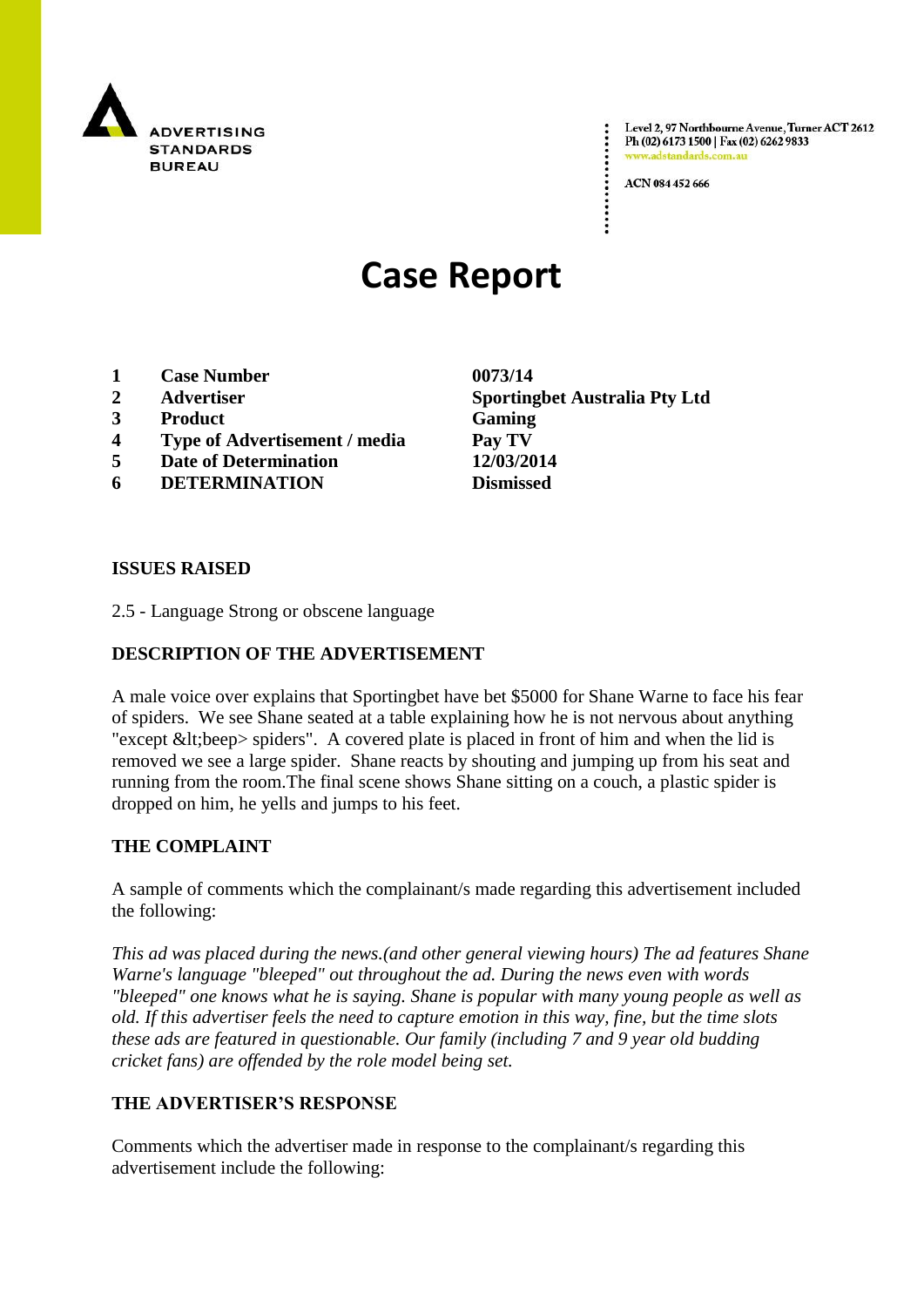*The complaint raises issues under Section 2.5 of the AANA Code of Ethics (Code). Section 2.5 of the Code*

*Section 2.5 of the Code provides that advertising or marketing communications shall only use language which is appropriate in the circumstances (including appropriate for the relevant audience and medium). Strong or obscene language should be avoided.*

*The complaint concerned the use of the "F" word in the Advertisement.*

*Sportingbet is a wagering company. The Advertisement describes how Sportingbet has bet Shane Warne that he cannot face his fear of spiders. On being presented with the spider, the Advertisement shows Shane Warne's candid reaction to the spider placed before him. This reaction included Shane using the "F" word two (2) times during the Advertisement. The tone of the Advertisement is intended to be light hearted and humorous, appealing to the typical Australian male sense of humour.*

*The use of the "F" word was not scripted. This was Shane Warne's natural reaction to having placed himself in proximity of the spider. Sportingbet took measures to ensure that the use of the "F" word in the Advertisement was not audible or visible to the audience. The word in question was completely bleeped out during the Advertisement and Shane Warne's mouth was obscured for the whole period of each bleep.*

*There was no audible mention of the "F" word or any other inappropriate or offensive language. The bleeping of the "F" word was used in the context of the Advertisement and was not used in an insulting or hostile manner.*

*The complaint expresses concern that children were exposed to the 'F' word. Sportingbet notes that the Advertisement was given a PG rating from CAD. The Advertisement was not aimed in any way at children, nor has it been aired during any child-appeal programs. The PG rating is exactly that. The programming is recommended to have parental guidance. As a wagering company, Sportingbet does not offer products or services to persons under the age of 18, hence Sportingbet does not target its advertising to persons under the age of 18. On the basis of the above, Sportingbet submits that the Advertisement does not breach section 2.5 of the Code.*

*We have reviewed the Advertisement in light of the remaining provisions of section 2 of the Code and note that the remaining sections of the Code clearly do not apply to the Advertisement.*

*Conclusion:*

*Sportingbet submits that the Advertisement does not breach any part of section 2 of the Code and therefore believes that the complaint should be dismissed.*

*If you would like any further information from us, please do not hesitate to contact us.*

#### **THE DETERMINATION**

The Advertising Standards Board ("Board") considered whether this advertisement breaches Section 2 of the Advertiser Code of Ethics (the "Code").

The Board noted the complainants' concern that the advertisement features strong language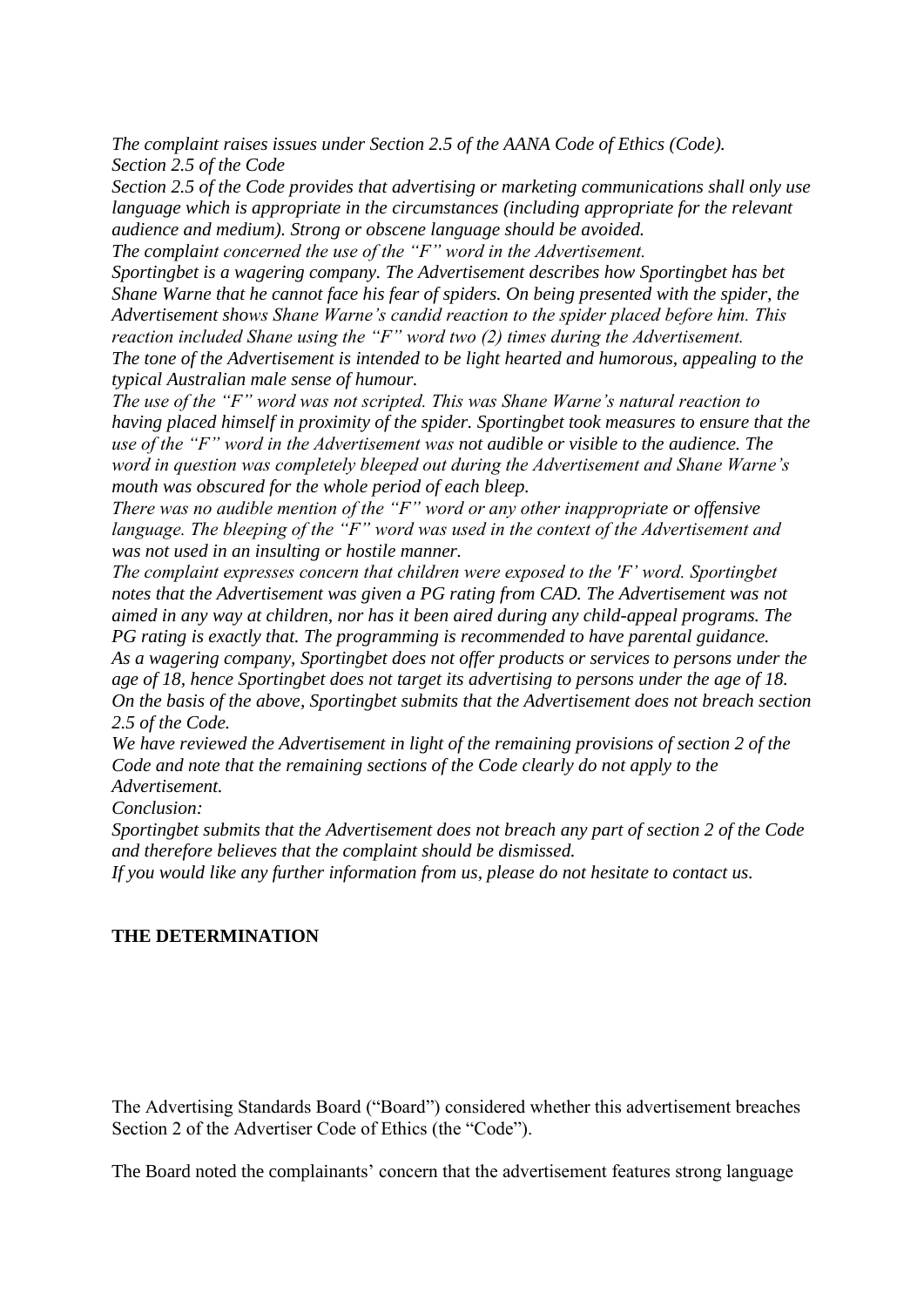which although beeped out is still clear, and that this is not appropriate for children to hear.

The Board viewed the advertisement and noted the advertiser's response.

The Board considered whether the advertisement was in breach of Section 2.3 of the Code. Section 2.3 states: "Advertising or Marketing Communications shall not present or portray violence unless it is justifiable in the context of the product or service advertised".

The Board noted that when the spider is placed in front of Shane Warne the man holding the dish is wearing what appears to be a National Parks uniform and that the advertiser's response stated there was a professional spider handler present throughout the filming of the advertisement.

The Board noted that when the handler tries to cover the spider the spider runs away and is seen on the underside of the glass table. The Board noted that the spider appears to be still intact and considered that the spider was not harmed during the advertisement.

The Board determined that the advertisement did not breach Section 2.3 of the Code.

The Board considered whether the advertisement was in breach of Section 2.5 of the Code. Section 2.5 of the Code states: "Advertising or Marketing Communications shall only use language which is appropriate in the circumstances and strong or obscene language shall be avoided".

The Board noted that the advertisement features the cricketer Shane Warne being confronted with a large spider and that some of his comments are beeped out.

The Board noted the advertiser"s response that Shane did use the "F" word and that they had taken care to cover his mouth with a blurred image and to use a beep machine to disguise what he had said.

The Board noted that it had previously upheld an advertisement which featured the "F" word beeped out (0188/12) where:

"The Board considered that in this instance whether or not the "f" word is actually used it sounds as if it is."

The Board noted it had also dismissed a case where a beep was used to imply the use of an F word so it appeared she was saying "fuck me!" (0131/12):

"The Board considered that although the simultaneous use of the car horn and the young girl saying "beep" is an intended reference to an obscene word, an actual obscenity is not used and the term "beep" in itself is not strong or obscene."

The Board noted in this instance that as well as the use of a beep to disguise what Shane says the advertisement also pixelates Shane"s mouth so that we cannot lip read. The Board